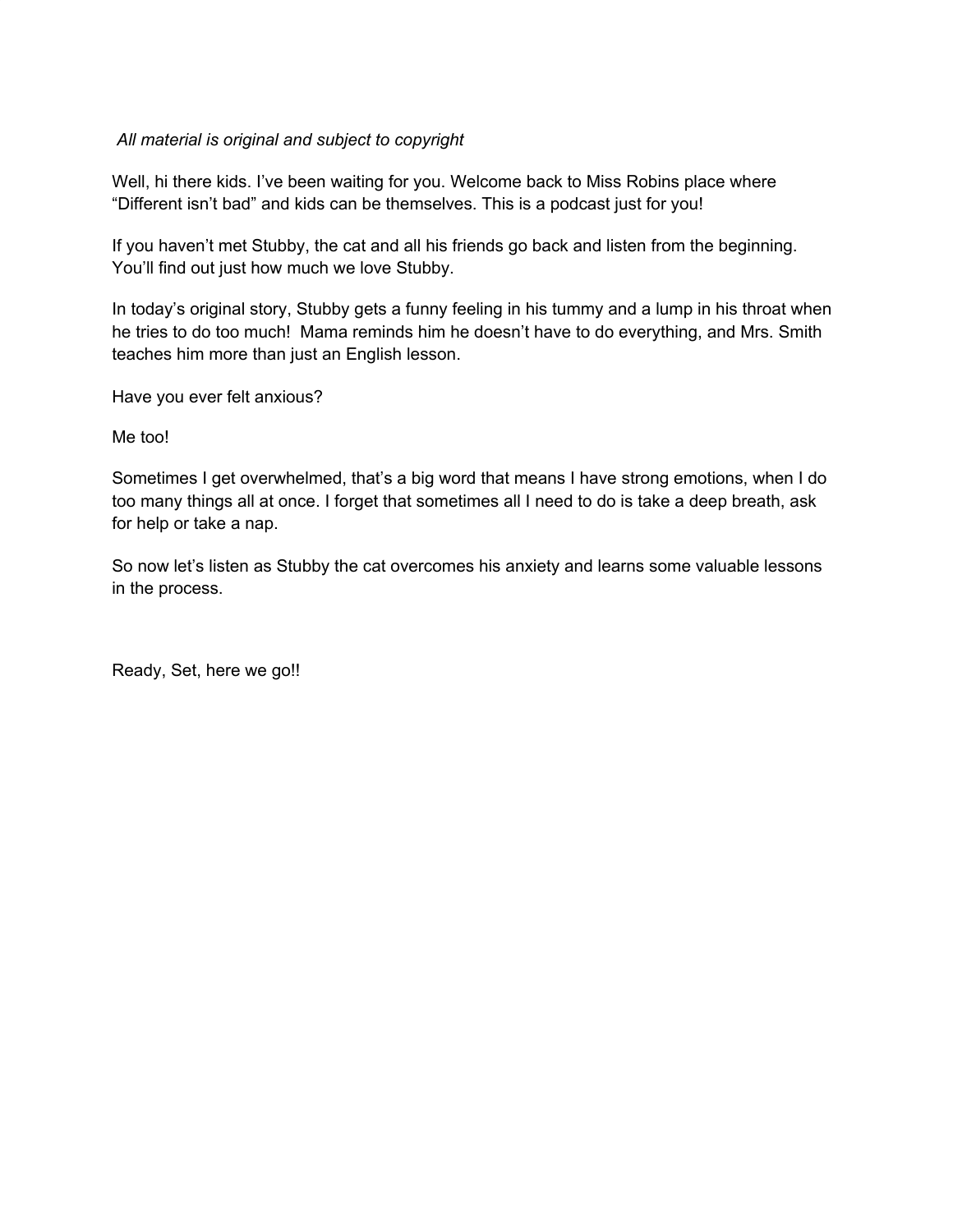Just Be You

By Robin Marie Johnson

"That's good enough," Mama repeated. "You don't have to do everything Stubby."

Propping his furring face onto his paws, Stubby thought about all he had done.

Starting school, making new friends, starting the Jester club and going to the cabin were just a few of them.

"Stubby," Mama continued. "You are brave, kind and different, but sometimes you need to stop trying and just be you."

Laying his head down on mama's soft fur, Stubby closed his eyes. He knew things would be clearer in the morning.

The next day Stubby woke up with a funny feeling in his tummy and by the time he got to school it had made its way all the way up to his throat.

"Are you ok?" the lunch lady asked while lining the classes up for recess. "You don't look good."

Stubby lined up quickly. He didn't want anyone to see the enormous lump growing on his throat.

Feeling dizzy, head pounding,he could hardly think. When was the last time this happened? That's right, it was on the first day of school.

Stubby remembered the feeling. It felt like a big blanket covered his head and an elephant was sitting on his chest.

Mama called it ANXIETY! Whatever it was, Stubby didn't like it!

"Will you play hide-in-seek with me?" Mia begged when she saw Stubby heading to the swing set.

"NO!" Stubby felt bad, but playing with his little cousin was the last thing he wanted to do.

"What are we doing at the Jester club tomorrow,?" Linda llama shouted as she swung from the monkey bars.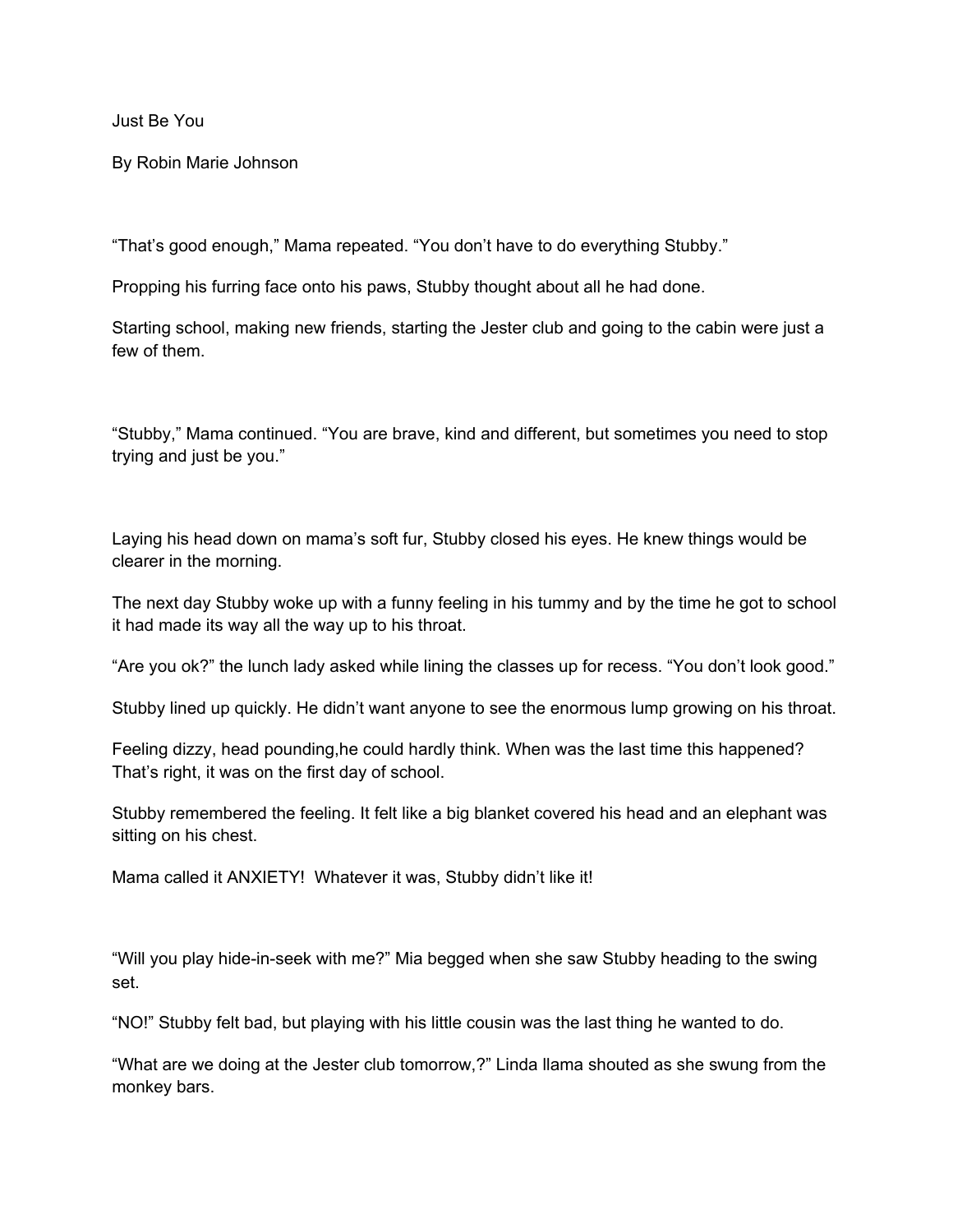"I don't know." Stubby responded.

The classroom felt hot and sticky. Stubby was sweating. "What is wrong with me?"

Stubby tried to focus on all students as they filed in from recess.

"Someone needs to turn on the air" he thought to himself.

"Have you finished your writing, Stubby?" Mrs. Smith inquired.

"I can't do everything," Stubby cried.

Mrs. Smith looked at him with eyes that understood his feelings. Then she put a gentle paw on his little shoulder.

"Take two deep breaths. In through your nose and out through your mouth, Stubby,You'll feel better soon. I promise."

All the attention embarrassed Stubby, but he did what Mrs. Smith said, anyway.

"I think you need your own space." Mrs.Smith whispered. "Come with me."

Somehow Stubby knew he would feel better if he followed her directions.

Leaning on the wall in the dark, cool corner, Stubby felt the enormous lump in his throat go away.

He thought about the words mama had told him the night before.

"Stubby, Sometimes you need to stop doing and just be you."

Feeling a tap on his furry little head, Stubby looked up.

"You don't have to finish your writing today. You have extra time." Mrs. Smith's words were kind.

"Hey Stubby, why don't I lead the Jester club tomorrow, then you can take a break." Giggly Goat yelled from across the room as Stubby piled books into his backpack ready to head home.

"YES!" Stubby waved. "Thank you Giggly Goat, you're a good friend."